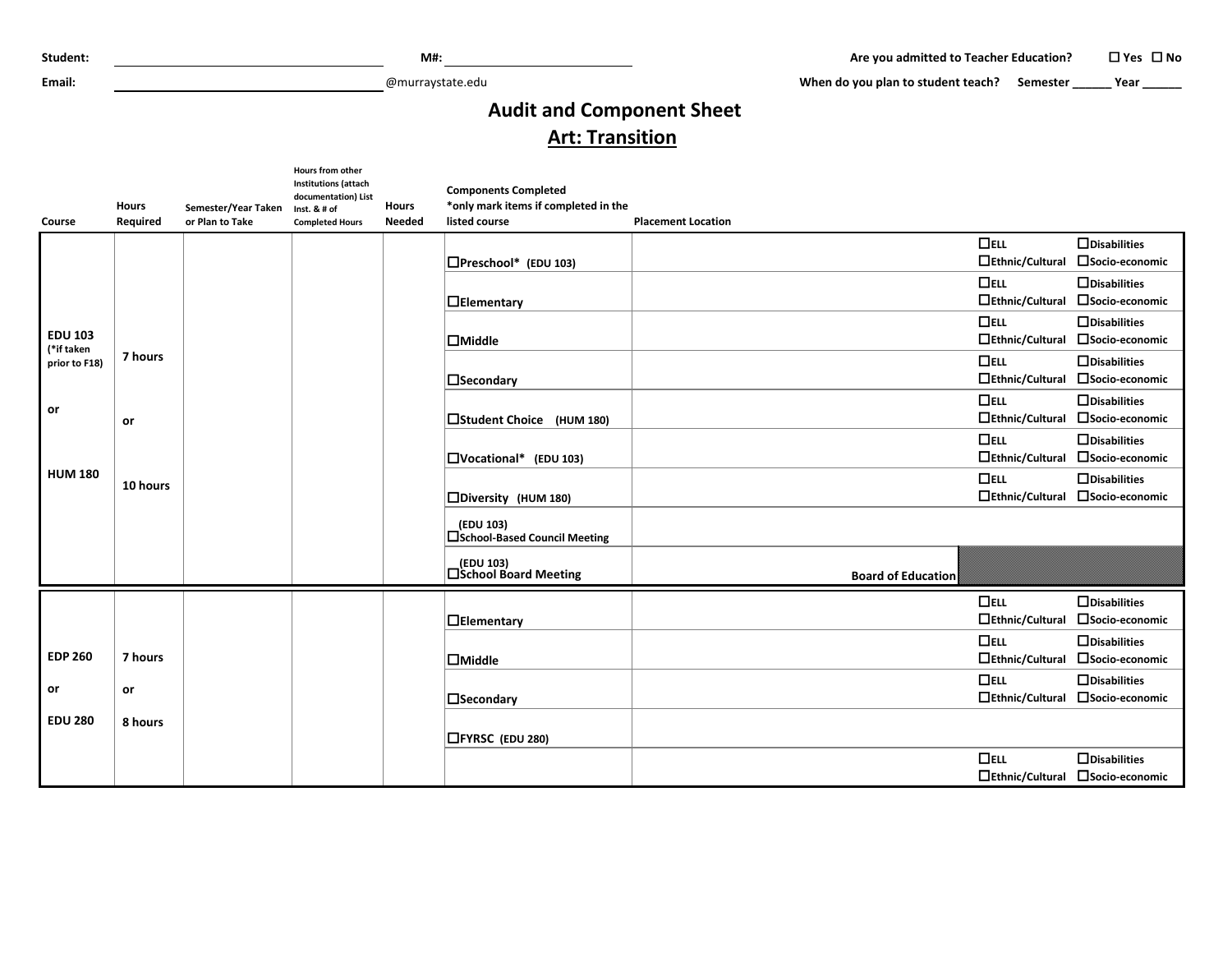|                                              | <b>Hours</b>                                                                          |                                        | Hours from other<br><b>Institutions (attach</b><br>documentation) List | <b>Hours</b>  | <b>Components Completed</b><br>*only mark items if completed in the |                           |                                      |                                                         |
|----------------------------------------------|---------------------------------------------------------------------------------------|----------------------------------------|------------------------------------------------------------------------|---------------|---------------------------------------------------------------------|---------------------------|--------------------------------------|---------------------------------------------------------|
| Course                                       | Required                                                                              | Semester/Year Taken<br>or Plan to Take | Inst. & # of<br><b>Completed Hours</b>                                 | <b>Needed</b> | listed course                                                       | <b>Placement Location</b> |                                      |                                                         |
| <b>EDU 403</b><br>(if taken<br>prior to S19) | 3 hours                                                                               |                                        |                                                                        |               | □School-Based Council Meeting<br>□School Board Meeting              | <b>Board of Education</b> |                                      |                                                         |
|                                              |                                                                                       |                                        |                                                                        |               |                                                                     |                           |                                      |                                                         |
|                                              |                                                                                       |                                        |                                                                        |               | □FRYSC (SED 300)                                                    |                           |                                      |                                                         |
|                                              |                                                                                       |                                        |                                                                        |               | □Diversity (SED 300)                                                |                           | $\Box$ ELL<br>$\Box$ Ethnic/Cultural | $\Box$ Disabilities<br>□Socio-economic                  |
| <b>SED 300</b>                               | 7 hours                                                                               |                                        |                                                                        |               | $\Box$ PLC (EDU 380)                                                |                           |                                      |                                                         |
| or                                           | or<br>10 hours                                                                        |                                        |                                                                        |               | □Assist Teachers (EDU 380)                                          |                           | $\Box$ ELL<br>□Ethnic/Cultural       | $\Box$ Disabilities<br>□Socio-economic                  |
| <b>EDU 380</b><br>(beginning F18)            |                                                                                       |                                        |                                                                        |               | □Tutor RTI (EDU 380)                                                |                           | $\Box$ ELL<br>$\Box$ Ethnic/Cultural | $\Box$ Disabilities<br>□Socio-economic                  |
|                                              |                                                                                       |                                        |                                                                        |               |                                                                     |                           | $\Box$ ELL<br>$\Box$ Ethnic/Cultural | $\Box$ Disabilities<br>□Socio-economic                  |
|                                              |                                                                                       |                                        |                                                                        |               |                                                                     |                           | $\Box$ ELL                           | $\Box$ Disabilities                                     |
|                                              | 6 hours<br>(*if taken<br>prior to S19)<br>or<br>10 hours<br>(beginning<br><b>S19)</b> |                                        |                                                                        |               | $\Box$ Elementary*                                                  |                           | $\Box$ Ethnic/Cultural               | □Socio-economic                                         |
|                                              |                                                                                       |                                        |                                                                        |               | $\square$ PLC*                                                      |                           |                                      |                                                         |
|                                              |                                                                                       |                                        |                                                                        |               | $\Box$ Co-Teaching                                                  |                           |                                      |                                                         |
| <b>ART 341</b>                               |                                                                                       |                                        |                                                                        |               | $\Box$ Tutor RTI                                                    |                           | $\Box$ ELL                           | $\Box$ Disabilities<br>□Ethnic/Cultural □Socio-economic |
|                                              |                                                                                       |                                        |                                                                        |               | <b>□Assist Teachers</b>                                             |                           | $\Box$ ELL<br>$\Box$ Ethnic/Cultural | $\Box$ Disabilities<br>□Socio-economic                  |
|                                              |                                                                                       |                                        |                                                                        |               | □Teach small/large groups                                           |                           | $\Box$ ELL<br>□Ethnic/Cultural       | $\Box$ Disabilities<br>□Socio-economic                  |
|                                              |                                                                                       |                                        |                                                                        |               | $\square$ Diversity                                                 |                           | $\Box$ ELL<br>$\Box$ Ethnic/Cultural | $\Box$ Disabilities<br>□Socio-economic                  |
|                                              |                                                                                       |                                        |                                                                        |               |                                                                     |                           |                                      |                                                         |
| <b>ART 342</b>                               | 6 hours<br>(*if taken<br>prior to S19)<br>or<br>0 hours<br>(beginning<br>S19)         |                                        |                                                                        |               | $\Box$ Middle*                                                      |                           | $\Box$ ELL<br>$\Box$ Ethnic/Cultural | $\Box$ Disabilities<br>□Socio-economic                  |
|                                              |                                                                                       |                                        |                                                                        |               | □Secondary*                                                         |                           | $\Box$ ELL<br>$\Box$ Ethnic/Cultural | $\Box$ Disabilities<br>□Socio-economic                  |
|                                              |                                                                                       |                                        |                                                                        |               | $\square$ PLC*                                                      |                           |                                      |                                                         |